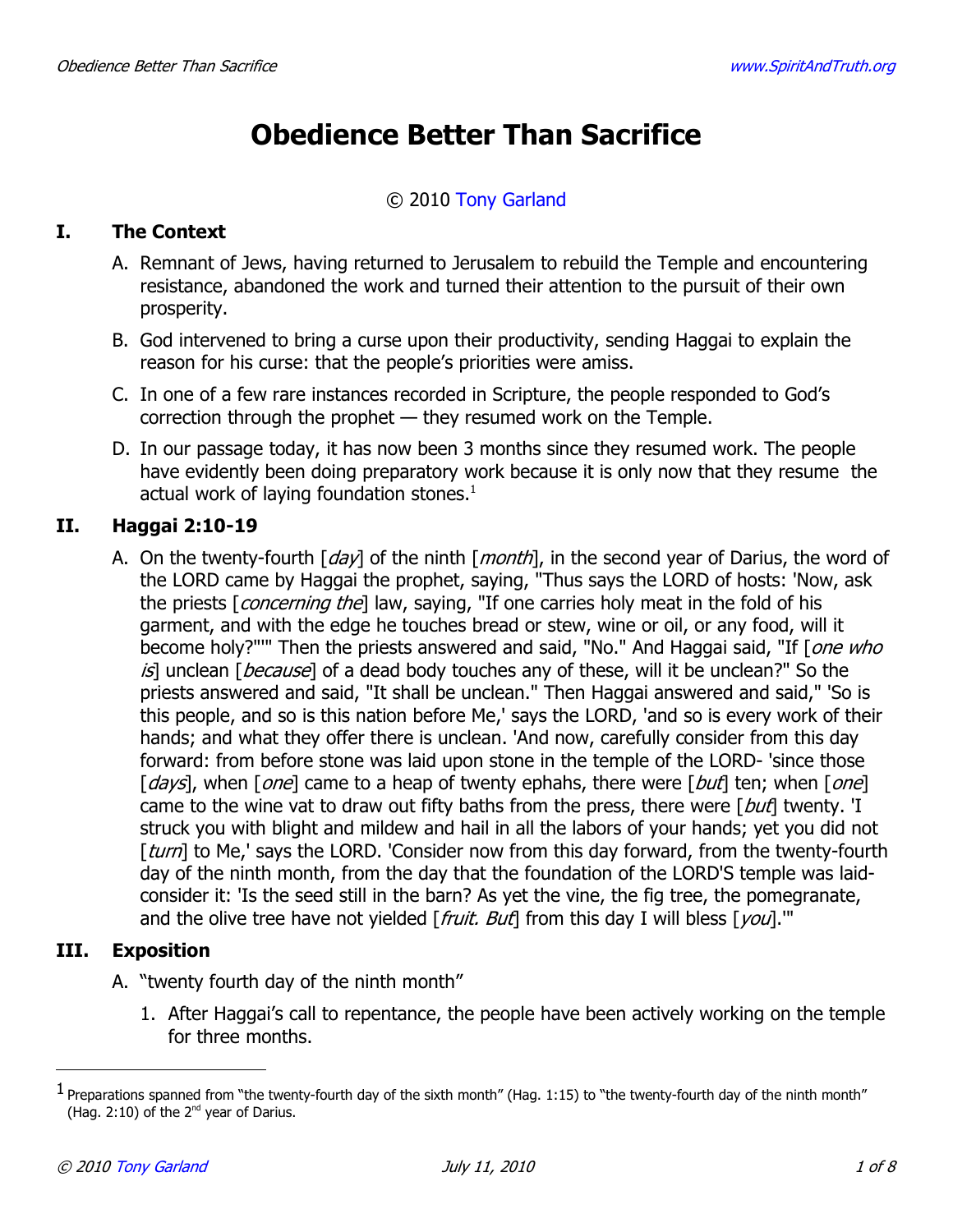- 2. They had been offering sacrifices at the site for a considerably longer period.
	- a) Ezra 3:2-6
		- (1) First day of the seventh month of the  $1<sup>st</sup>$  year of *Cyrus* (approximately 16 years earlier, [Merrill,  $48$ ]).<sup>2</sup>
		- (2) Set up an altar, offered burnt offerings, both morning and evening, kept the feast of Tabernacles, and took up a freewill offering.
- B. "holy meat" touching other food (Hag. 2:12).
	- 1. "holy meat" is meat that has been dedicated to God, either for sacrifice or for consumption by the priests.
	- 2. Sanctified: set apart, dedicated for God's specific purposeful.
	- 3. Once set apart by careful procedures, it could not touch anything common or it would no longer retain its dedicated character.
	- 4. Common food *does not* become sanctified by association with the holy meat.
- C. "unclean . . . because of a dead body" touching same food (Hag. 2:13).
	- 1. Law of Moses specified that anyone who touched a dead body became 'unclean'.
	- 2. When something unclean touches the common food, it also becomes unclean!
	- 3. Common food *does* become unclean by association with that which is unclean.
- D. The two examples are purposefully juxtaposed.
	- 1. Interaction of three elements.
		- a) That which is common: bread, stew, wine, oil.
		- b) That which is holy: holy meat dedicated to God.
		- c) That which is unclean: one who has touched a dead body.
	- 2. The common element is not affected in the same way by that which is holy vs. clean.
		- a) There is an overall "downward" pull toward uncleanness.
		- b) When something holy is mixed with something less, that which was holy is "pulled down" to a lower state in the eyes of God.
		- c) That which is holy or set apart does not 'uplift' that which is common or unclean and mixed with it. $3$
		- d) God is making two related points:

(1) Righteousness is not contagious.

(2) Wickedness or uncleanness is contagious!

<sup>2</sup> http://www.spiritandtruth.org/teaching/Book\_of\_Daniel/commentary/htm/topics/chronology.html

 $3$  This is a general principle, although some exceptions occur where God is the cleansing agent (Isa. 6:5-7; Mat. 8:2-3; Mark 1:40-41; Luke 5:12-13) or in rare circumstances where the altar is said to sanctify that which is offered upon it (Ex. 29:37 cf. Mat. 23:19).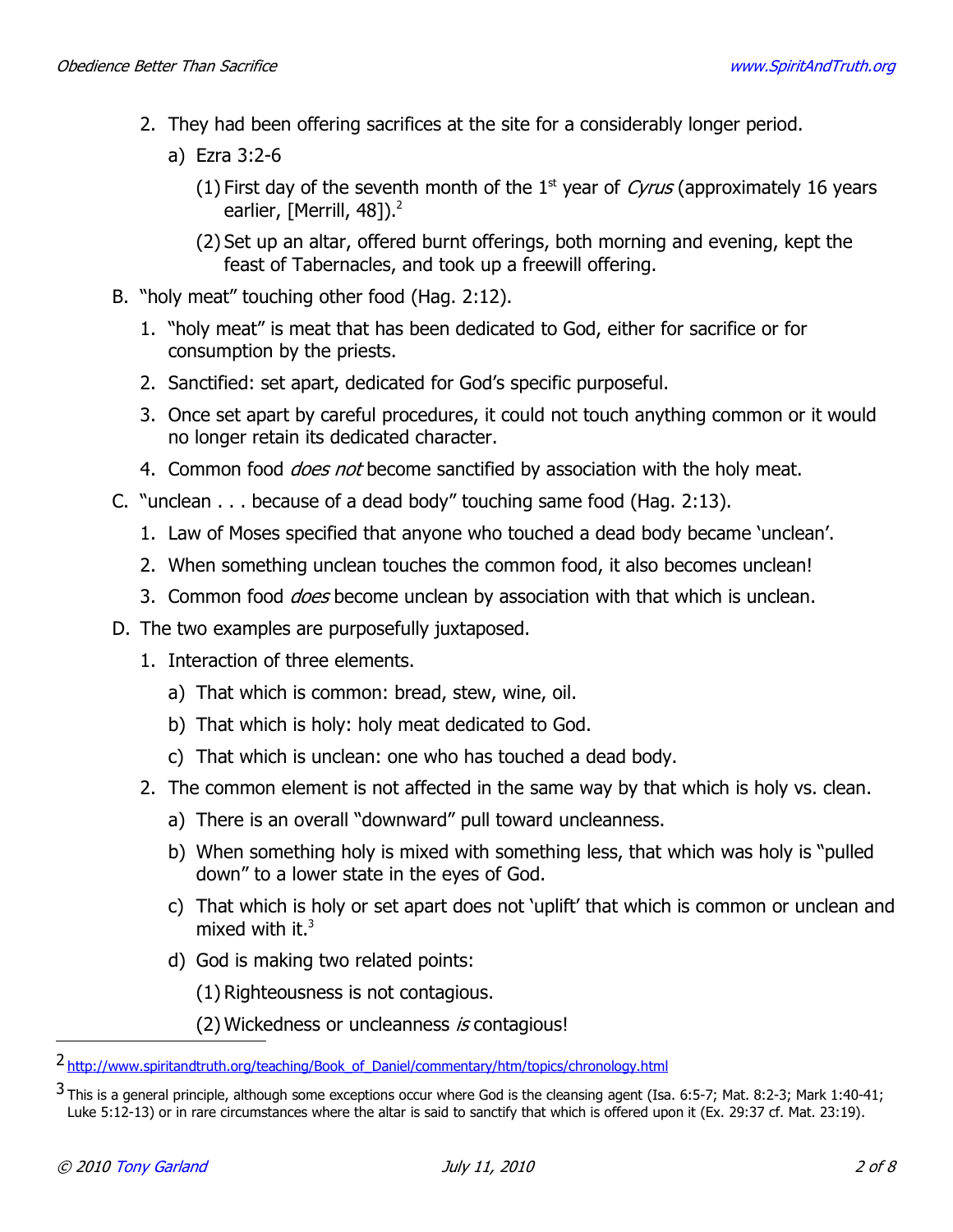- E. "So is this people and so is this nation . . . and so is every work of their hands" (Hag. 2:14).
	- 1. Zechariah was also prophesying during this period, and in a parallel passage concerning the same event (Zec. 8:9) we come to understand why the work of the people's hands was considered unclean.
		- a) Zechariah  $8:16-17$

"These are the things you shall do: Speak each man the truth to his neighbor; Give judgment in your gates for truth, justice, and peace; Let none of you think evil in your heart against your neighbor; And do not love a false oath. For all these are things that I hate,' Says the LORD."

- (1) Speaking lies.
- (2) Perverse judgment.
- (3) Lack of justice in the land.
- (4) False oaths (broken promises, walking away from contracts).
- b) Isn't it amazing how Zechariah's words almost 2500 years ago could be applied to our own nation?
	- (1) Our judges favor perversity.
	- (2) That which is right is declared wrong. Laws are not upheld by elected officials there is a lack of justice in the land.
	- (3) Contracts and vows, at both a corporate and personal level, are routinely broken.
		- (a) How else can we explain the legions of lawyers and a society which is drowning in litigation?
		- (b) Marriage vows are evidently considered to be non-binding by more than  $1/2$ the population.
		- (c) Financial contracts are routinely violated: a person's word or signature evidently means little. Meanwhile, financial advice heard on Christian radio stations promotes an attitude of self-love, "spinning" things such that the one violating the contract can now consider himself the 'victim' in a vain attempt to justify what amounts to little more than robbery.
- F. "And now, carefully consider from this day forward" (Hag. 2:15).
	- 1. What day? The day they finally resumed the actual work of laying foundation stones for the Temple!
	- 2. The day disobedience became obedience!
		- a) "Before stone was laid upon stone" before this day, according to God, they remained in disobedience.
		- b) God measures obedience by *action*.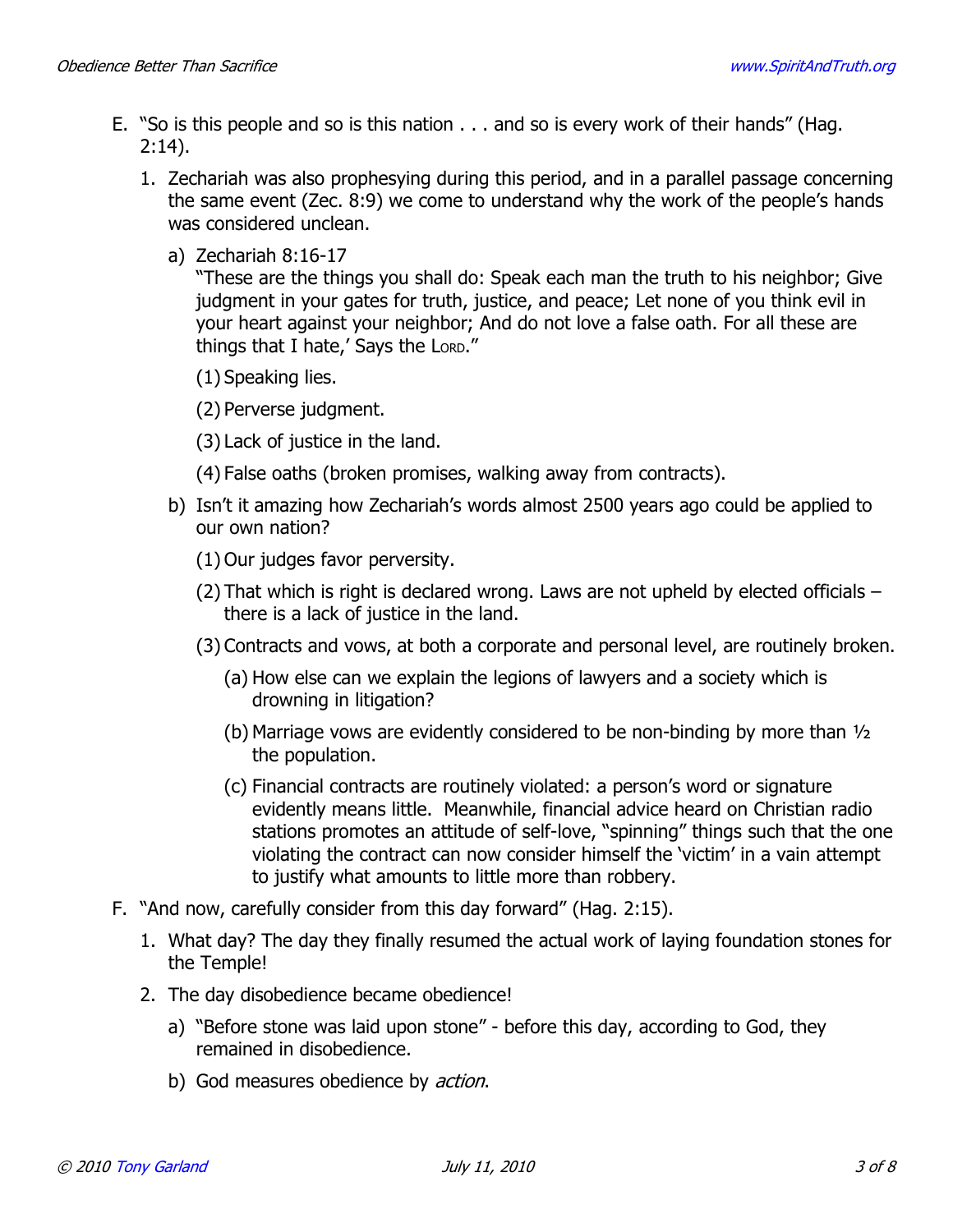- (1) The best intentions in the world do not constitute obedience.
- (2) Its not what we read, or think, or talk about,
- (3) This is why James tells us to "be doers of the Word, and not hearers only, deceiving yourselves" (James. 1:22)
	- (a) Notice the hearing must be translated into action!
	- (b) When we hear the Word, but don't put it into action, James tells us that we are deceived!
	- (c) This explains, to a great degree, why deception often goes hand-in-hand with disobedience by believers.
- (4) Are we simply "religious politicians" promising God what we know He wants to hear, but then simply failing to deliver on tangible action?
- (5) This is the religious hypocrisy which God excoriates throughout the Bible—but nowhere perhaps more vehemently than the Words which Jesus spoke to the outwardly religious people of His day (e.g., Mat. 23:15-36).
- 3. Prior to the foundation being laid, the people remained in disobedience!
	- a) But didn't they offer sacrifices?
	- b) Didn't they pray?
		- (1) Sometimes prayer can be an excuse to delay doing that which is obvious.
		- (2) [Illustration: itinerant Appalachian evangelist and preacher Robert Sheffey  $(1820-1902)$  and the need for a horse.]
	- c) Weren't they doing "religious works"?
	- d) YES but they were *still in disobedience.*
	- e) Their disobedience amounted to "unclean hands" in God's sight and rendered their works unclean—even their religious works.
		- (1) This is the deceptive aspect which James mentioned: we can *think* we are doing acceptable works for God when, in fact, God is not accepting of our efforts.
- 4. While they remained in disobedience, God would not bless them.
	- a) Twenty ephahs of grain became but ten.
	- b) Fifty baths of wine became but twenty.
	- c) Fruit of the people's labor struck with blight and mildew.
		- (1) Blight denotes 'burning up' or 'drying out'. That which appears to begin to sprout up with the promise of future sustenance withered to nothing.
		- (2) Mildew denotes 'paleness' or 'yellowness' concerning crops or grain that should be verdant.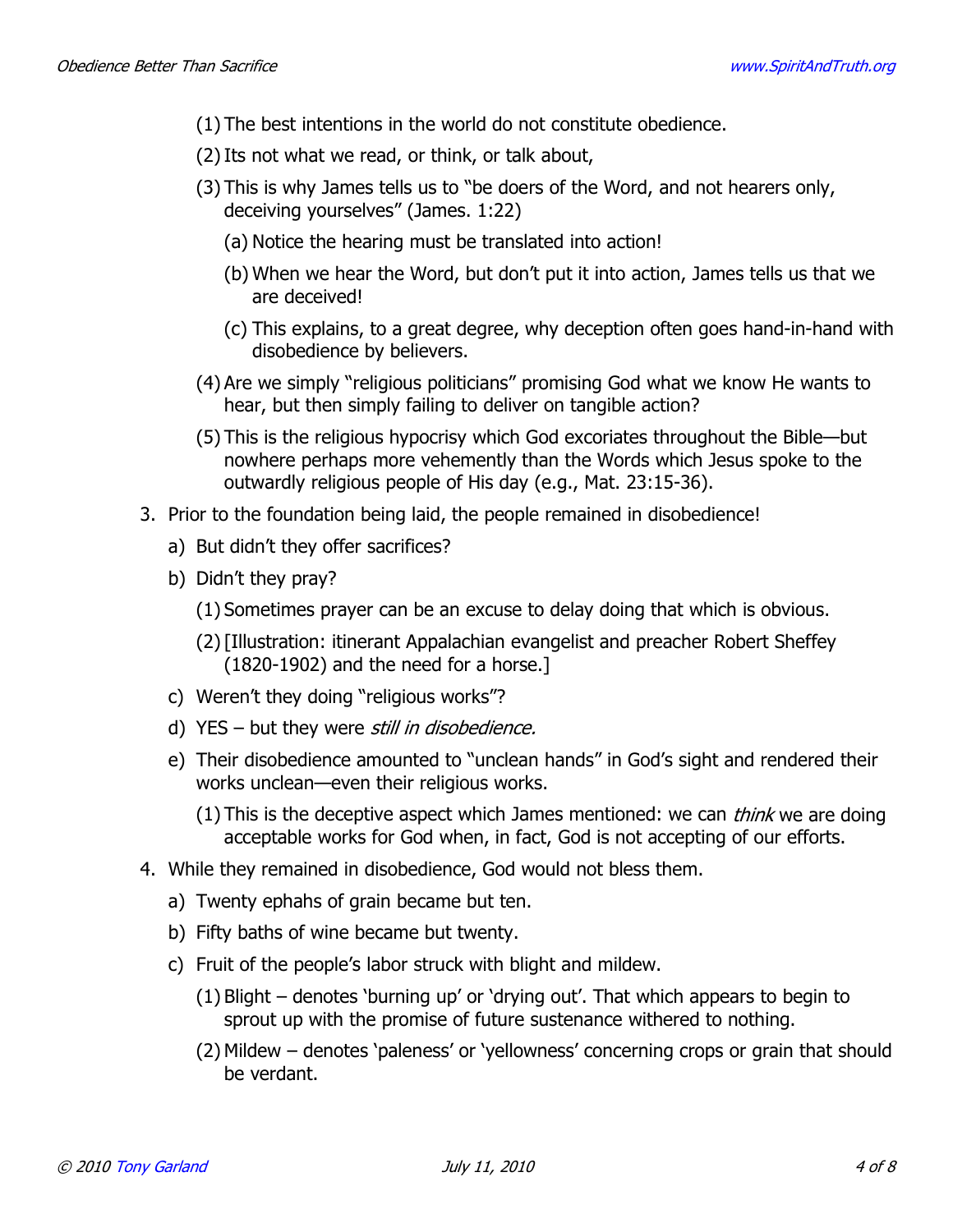- (3) In both cases, that which the work of their hands brought forth which initially appeared fruitful and would bring future benefit — wound up being devoid of life-giving qualities. Hope was dashed.
- G. "From this day I will bless you" (Hag. 2:19).
	- 1. "As yet the vine, the fig tree, the pomegranate, and the olive tree have not yielded fruit"
		- a) There was no *visible, apparent change*.
			- (1) It is now near the end of December [Merrill, 53] and there is little to show in the way of harvest.
		- b) When Haggai spoke, things looked exactly the same as they did on the day before.
		- c) But from God's perspective, it was as if "switch" had been thrown in the heavenly realm.
			- (1) How often we see this in Scripture: important spiritual changes occur in advance of the resulting fruit.
			- (2) We see the fruit: usually too little and too late to appreciate the root cause.
			- (3) The cause and affect of our situation is often tenuous except we turn to Scripture and meditate upon its principles and see how they pertain to what we are experiencing.
		- d) God would not bring a *twofold* advantage in the people's favor.
			- (1) The removal of God's active curse leading to leanness.
				- (a) Cutting a "ball and chain" off of their productivity which was stealing from what should have been the natural results.
			- (2) The addition of God's productive blessing.
				- (a) Amplifying the work of their hands to produce more than natural.

### **IV.** Application – What Have We Learned From Haggai?

- A. The "Gravity of Sin" the downward affects of sin.
	- 1. That which is originally holy, when mixed with that which is unholy, becomes unholy.
	- 2. Holiness is not gained through mere association with holy things.
	- 3. Religious syncretism will always be an abomination to God.
		- a) "Syncretism" derives from modern Latin *syncretismus*, drawing on Greek συγκρητισμός (*synkretismos*), meaning "Cretan federation."
		- b) It is the introduction of Cretan (or pagan) practices or viewpoints into what was once pure Scriptural truth.
		- c) Isaiah mentions such a practice by Israel.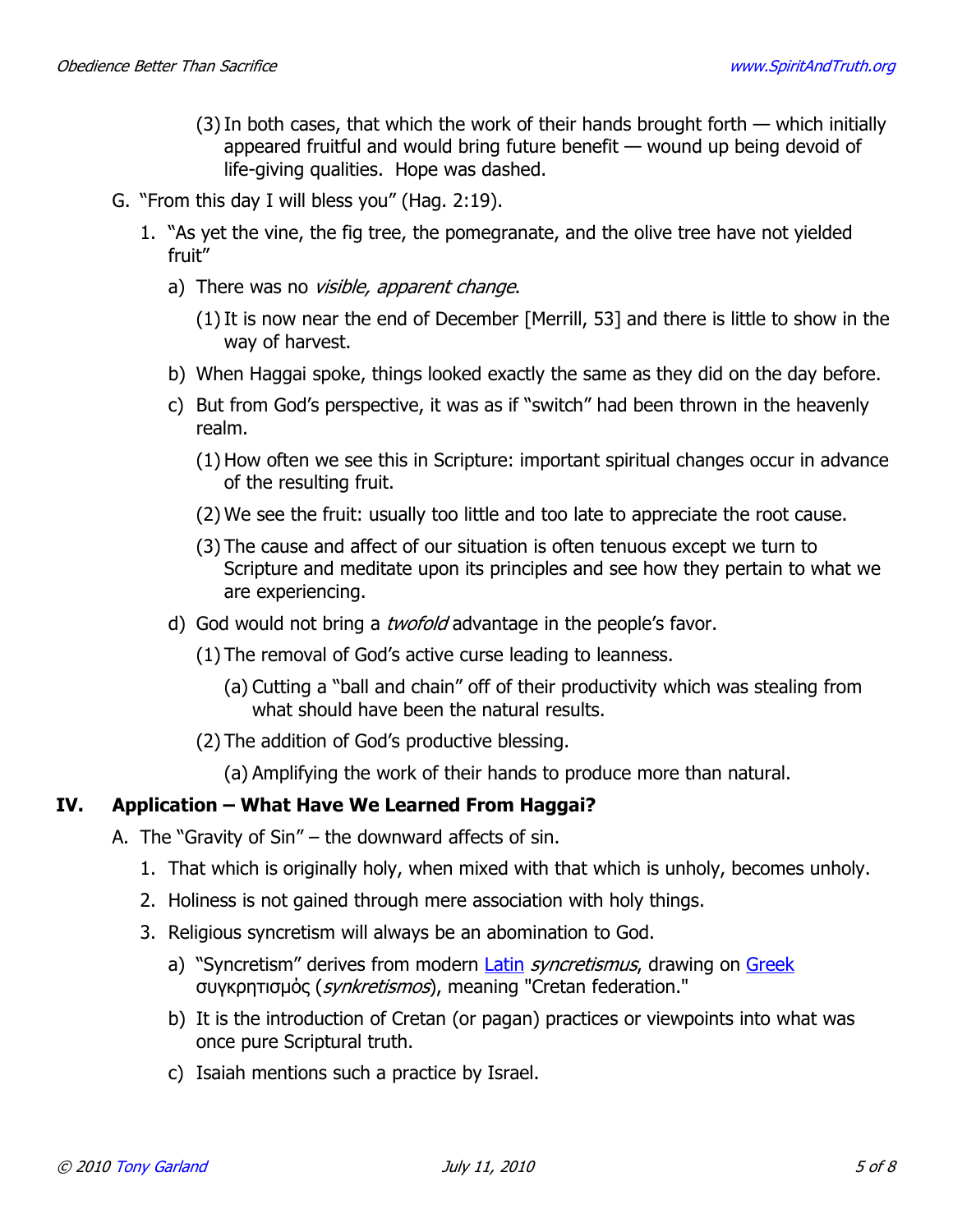# (1) Isaiah 2:5/8

O house of Jacob, come and let us walk in the light of the LORD. For You [God] have forsaken Your people, the house of Jacob, because they are filled with eastern ways; They are soothsayers like the Philistines . . . Their land is also full of idols; They worship the work of their own hands, That which their own fingers have made.

- $(2)$  The "light of the LORD" had been mixed with "eastern ways" this is syncretism.
- d) Syncretism most frequently results from a failure of complete conversion in belief or practice.
	- (1) In the process of Christian conversion, previous beliefs or practices which are incompatible with the "light of the LORD" are retained.
	- (2) These incompatible beliefs and practices are not completely purged by the Word of God and often smolder beneath the surface for long periods of time before sprouting forth again to corrupt holy living.
	- (3) This happens both on a corporate and *personal level* where believers who experience an immediate and strong conversion to the Lord subsequently 'cool' in their zeal and relapse to their old ways.
	- (4) The result is something that can often be more dangerous than if Christian influence had not occurred because that which results appears to be one thing, but is, in fact, something quite different.
		- (a) This is the aspect of deception which characterizes disobedience.
		- (b) [Example: native American church with totem themes in the stained glass windows.]
- B. Sacrifice, or religious dedication, is rejected apart from a demonstrated Obedience
	- 1. This is why 'good works' by those who reject Christ are not accepted as meritorious by God.
		- a) John 3:16-18

For God so loved the world that He gave His only begotten Son, that whoever believes in Him should not perish but have everlasting life. . . . He who believes in Him is not condemned; but he who does not believe is condemned already, because he has not believed in the name of the only begotten Son of God.

- b) The rejection of the one way which God has established for man to approach Him through the blood of Jesus — is supreme disobedience rendering all other good works of no account.
- 2. Religious actions and displays  $-$  even of great cost and dedication  $-$  are worthless when obedience is lacking.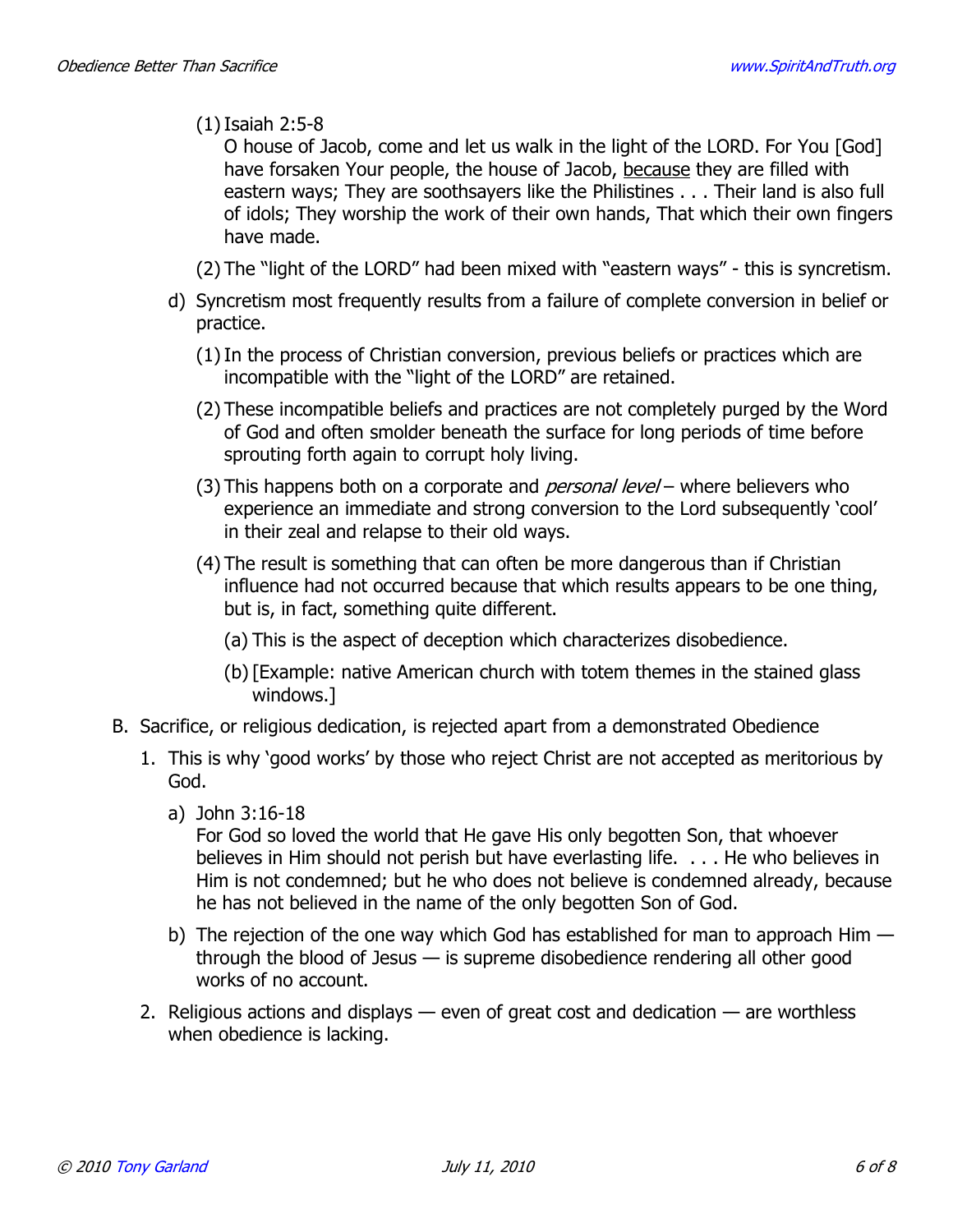#### a) Proverbs 15:8

The sacrifice of the wicked  $[s]$  an abomination to the LORD, But the prayer of the upright  $[\,is]\,$  His delight.

- 3. How does God see "holy works" offered up from a position of disobedience?
	- a) Amos  $5:21-24$

"I hate, I despise your feast days, And I do not savor your sacred assemblies. Though you offer Me burnt offerings and your grain offerings, I will not accept [*them*], Nor will I regard your fattened peace offerings. Take away from Me the noise of your songs, For I will not hear the melody of your stringed instruments. But let justice run down like water, And righteousness like a mighty stream.

b) Isaiah 1:11-17

To what purpose  $[s]$  the multitude of your sacrifices to Me?" Says the LORD. "I have had enough of burnt offerings of rams And the fat of fed cattle. I do not delight in the blood of bulls, Or of lambs or goats. "When you come to appear before Me, Who has required this from your hand, To trample My courts? Bring no more futile sacrifices; Incense is an abomination to Me. The New Moons, the Sabbaths, and the calling of assemblies-I cannot endure iniquity and the sacred meeting. Your New Moons and your appointed feasts My soul hates; They are a trouble to Me, I am weary of bearing [them]. When you spread out your hands, I will hide My eyes from you; Even though you make many prayers, I will not hear. Your hands are full of blood. "Wash yourselves, make yourselves clean; Put away the evil of your doings from before My eyes. Cease to do evil, Learn to do good; Seek justice, Rebuke the oppressor; Defend the fatherless, Plead for the widow.

- c) In each case we see God placing obedience before sacrifice. Walk-the-walk, don't just talk-the-talk!
- 4. If obedience is more important than sacrifice, we would do well to consider the ways in which as Christians may be unwittingly walking in disobedience.
	- a) Disobeying the principles established by God. (Christian in name only.)
		- (1) Superficial familiarity with the Scriptures won't cut it.
		- (2) We need to plumb God's heart and intent below the mere surface.
		- (3) There will always be situations which are not precisely spelled out in Scripture where we have to go beyond wrote rules to apply the heart of what Scripture intends.
		- (4) Where this occurs, are we walking in a manner which denies Biblical principles?
	- b) Out of fellowship, unwilling to be under authority.
		- (1) Rebellious walking in the way of Cain who offered goods to God but evidently would not submit to God's proscribed way of offering.
		- (2) Deceived